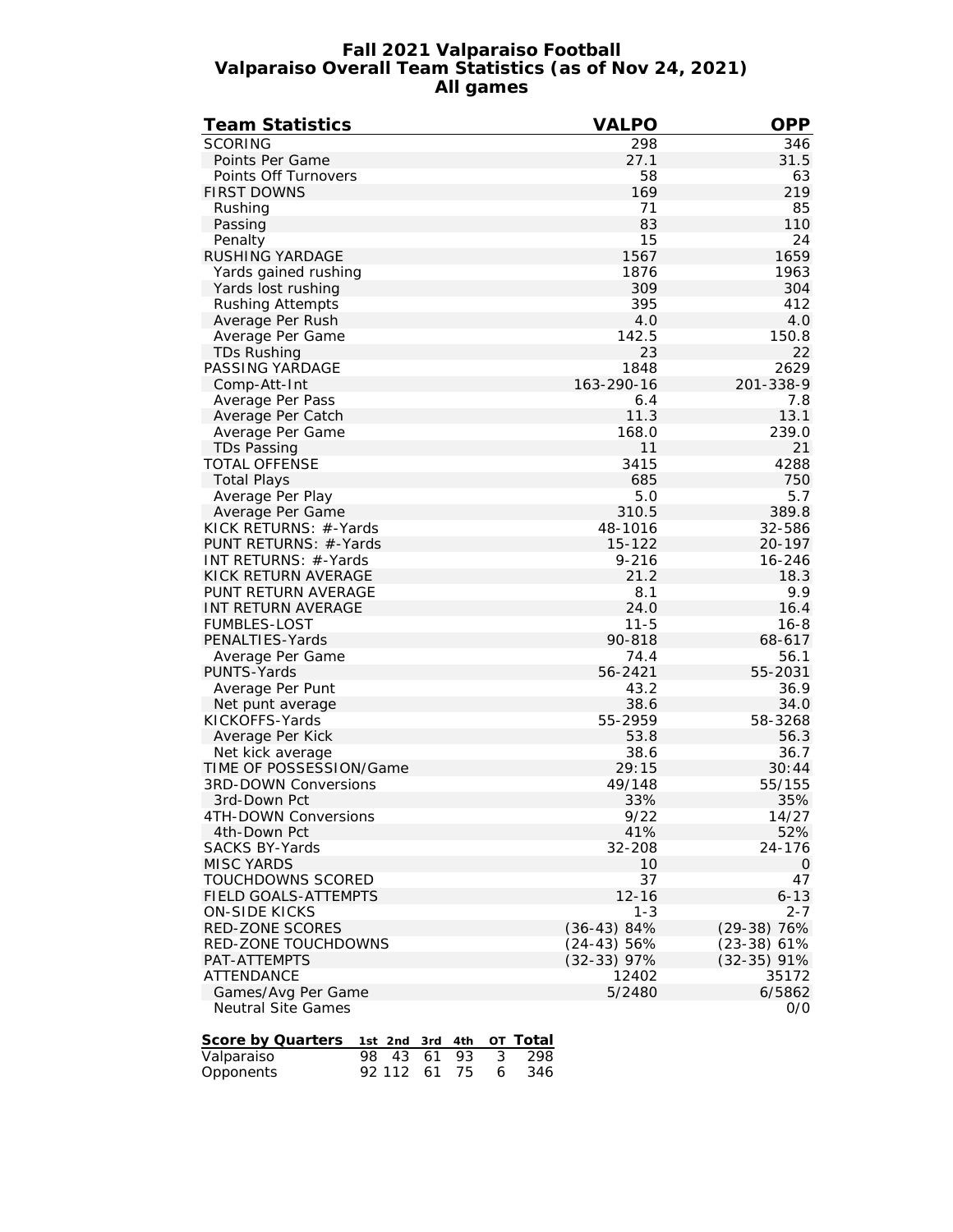### **Fall 2021 Valparaiso Football Valparaiso Overall Individual Statistics (as of Nov 24, 2021) All games**

| Rushing         | gp             | att            | gain loss |                    | net            | avg              | td               | lg               | avg/g |          |
|-----------------|----------------|----------------|-----------|--------------------|----------------|------------------|------------------|------------------|-------|----------|
| WASHINGTON      | 11             | 211            | 1161      | 56                 | 1105           | 5.2              | 14               | 80               | 100.5 |          |
| OREKOYA         | 8              | 65             | 331       | 30                 | 301            | 4.6              | 6                | 37               | 37.6  |          |
| MAXWELL         | 10             | 8              | 87        | 12                 | 75             | 9.4              | 1                | 45               |       | 7.5      |
| LAWSON          | 4              | 6              | 40        | $\mathbf 0$        | 40             | 6.7              | 0                | 27               |       | 10.0     |
| CLARKE, J.      | $\sqrt{3}$     | 12             | 33        | 6                  | 27             | 2.2              | 0                | 11               |       | 9.0      |
| JACKSON, Je.    | 6              | 8              | 25        | $\mathbf 0$        | 25             | 3.1              | 1                | 8                |       | 4.2      |
| <b>BERRY</b>    | 3              | 21             | 58        | 39                 | 19             | 0.9              | 0                | 14               |       | 6.3      |
| <b>NIESNER</b>  | 11             | $\mathbf{1}$   | 17        | $\pmb{0}$          | 17             | 17.0             | 0                | 17               |       | 1.5      |
| LANE, D.        | $\overline{4}$ | $\overline{4}$ | 17        | $\mathbf 0$        | 17             | 4.2              | 0                | 10               |       | 4.2      |
| <b>LABUS</b>    | 11             | $\sqrt{2}$     | 3         | $\pmb{0}$          | 3              | 1.5              | 0                | 2                |       | 0.3      |
| <b>HAUGH</b>    | 11             | $\overline{c}$ | 3         | $\mathbf{1}$       | $\overline{2}$ | 1.0              | 0                | 3                |       | 0.2      |
| <b>BINGHAM</b>  | 11             | 3              | 5         | $\overline{4}$     | 1              | 0.3              | 0                | 3                |       | 0.1      |
| Team            | 8              | 5              | 0         | $\overline{1}$     | $-7$           | $-1.4$           | 0                | $\boldsymbol{0}$ |       | $-0.9$   |
| <b>KAPLAN</b>   | $\overline{2}$ | $\overline{1}$ | 7         | 25                 | $-18$          | $-2.6$           | $\boldsymbol{0}$ | 6                |       | $-9.0$   |
| <b>NIMZ</b>     | 11             | 40             | 89        | 129                | $-40$          | $-1.0$           | $\mathbf 1$      | 12               |       | $-3.6$   |
| Total           | 11             | 395            | 1876      | 309                | 1567           | 4.0              | 23               | 80               | 142.5 |          |
| Opponents       | 11             | 412            | 1963      | 304                | 1659           | 4.0              | 22               | 72               | 150.8 |          |
|                 |                |                |           |                    |                |                  |                  |                  |       |          |
| Passing         | gp             |                |           | effic comp-att-int |                | pct              | yds              | td               |       | lg avg/g |
| <b>NIMZ</b>     | 11             | 128.23         |           | 106-180-7          | 58.9           |                  | 1299             | 9                | 48    | 118.1    |
| <b>BERRY</b>    | 3              | 80.72          |           | 46-86-8            | 53.5           |                  | 430              | 1                | 30    | 143.3    |
| JACKSON, Je.    | 6              | 92.34          |           | $6 - 14 - 1$       | 42.9           |                  | 67               | 1                | 27    | 11.2     |
| <b>KAPLAN</b>   | $\overline{2}$ | 143.84         |           | $4 - 5 - 0$        | 80.0           |                  | 38               | 0                | 11    | 19.0     |
| Team            | 8              | 0.00           |           | $0 - 3 - 0$        |                | 0.0              | 0                | 0                | 0     | 0.0      |
| <b>NIESNER</b>  | 11             | 0.00           |           | $0 - 1 - 0$        |                | 0.0              | 0                | $\boldsymbol{0}$ | 0     | 0.0      |
| WASHINGTON      | 11             | 217.60         |           | $1 - 1 - 0$        | 100.0          |                  | 14               | 0                | 14    | 1.3      |
| Total           | 11             | 111.22         |           | 163-290-16         | 56.2           |                  | 1848             | 11               | 48    | 168.0    |
| Opponents       | 11             | 139.98         |           | 201-338-9          | 59.5           |                  | 2629             | 21               | 75    | 239.0    |
|                 |                |                |           |                    |                |                  |                  |                  |       |          |
| Receiving       | gp             | no.            | yds       | avg                | td             | Ig               | avg/g            |                  |       |          |
| WASHINGTON      | 11             | 39             | 338       | 8.7                | 0              | 48               | 30.7             |                  |       |          |
| <b>REESE</b>    | 11             | 25             | 457       | 18.3               | $\overline{2}$ | 44               | 41.5             |                  |       |          |
| <b>BINGHAM</b>  | 11             | 24             | 290       | 12.1               | 1              | 30               | 26.4             |                  |       |          |
| CONTRERAS       | 9              | 19             | 316       | 16.6               | 1              | 42               | 35.1             |                  |       |          |
| <b>HEBBELER</b> | $\overline{1}$ | 13             | 118       | 9.1                | 3              | 27               | 16.9             |                  |       |          |
| MAXWELL         | 10             | 12             | 94        | 7.8                | 1              | 18               |                  | 9.4              |       |          |
| ROSS            | 11             | 7              | 84        | 12.0               | 1              | 38               |                  | 7.6              |       |          |
| RAGLE           | 7              | 6              | 58        | 9.7                | 0              | 30               |                  | 8.3              |       |          |
| OREKOYA         | 8              | 6              | 19        | 3.2                | 0              | 10               |                  | 2.4              |       |          |
| DEL CASTILLO    | 11             | 4              | 18        | 4.5                | 0              | 11               |                  | 1.6              |       |          |
| <b>BITTNER</b>  | 10             | $\overline{c}$ | 16        | 8.0                | 0              | 14               |                  | 1.6              |       |          |
| <b>LABUS</b>    | 11             | 1              | 15        | 15.0               | 1              | 15               |                  | 1.4              |       |          |
| <b>BECTON</b>   | 10             | 1              | 9         | 9.0                | 0              | 9                |                  | 0.9              |       |          |
| <b>VICKERS</b>  | 11             | 1              | 6         | 6.0                | 1              | 6                |                  | 0.5              |       |          |
| <b>DAVIS</b>    | 11             | 1              | 6         | 6.0                | 0              | 6                |                  | 0.5              |       |          |
| LANE, D.        | $\overline{4}$ | 1              | 4         | 4.0                | 0              | 4                |                  | 1.0              |       |          |
| JONES, G.       | 11             | $\mathbf{1}$   | 0         | 0.0                | 0              | $\boldsymbol{0}$ |                  | 0.0              |       |          |
| Total           | 11             | 163            | 1848      | 11.3               | 11             | 48               | 168.0            |                  |       |          |
| Opponents       | 11             | 201            | 2629      | 13.1               | 21             | 75               | 239.0            |                  |       |          |

| <b>Punt Returns</b>   | no.            | yds  | avq      | td             | Ig    |
|-----------------------|----------------|------|----------|----------------|-------|
| <b>BECTON</b>         | 12             | 85   | 7.1      | 0              | 34    |
| CONTRERAS             | 1              | $-1$ | $-1.0$   | $\overline{0}$ | 0     |
| <b>REESE</b>          | 1              | 11   | 11.0     | 0              | 11    |
| <b>BITTNER</b>        | 1              | 21   | 21.0     | $\overline{0}$ | 0     |
| <b>DEL CASTILLO</b>   | $\overline{0}$ | 6    | 0.0      | 0              | 6     |
| Total                 | 15             | 122  | 8.1      | 0              | 34    |
| Opponents             | 20             | 197  | 9.9      | $\overline{2}$ | 71    |
| Interceptions         | no.            | yds  | avg      | td             | lg    |
| <b>CHILTON</b>        | 3              | 38   | 12.7     | 0              | 36    |
| JACKSON, Ja.          | $\overline{2}$ |      | 120 60.0 | $\overline{2}$ | 83    |
| <b>HORTON</b>         | 1              | 0    | 0.0      | 0              | 0     |
| <b>TWIGG</b>          | 1              | 5    | 5.0      | 0              | 5     |
| ORLANDINI             | $\mathbf{1}$   |      | 20 20.0  | 1              | 20    |
| TURNER, K.            | 1              |      | 33 33.0  | 0              | 33    |
| Total                 | 9              |      | 216 24.0 | 3              | 83    |
| Opponents             | 16             |      | 246 15.4 | $\overline{2}$ | 43    |
| <b>Kick Returns</b>   | no.            | yds  | avg      | td             | Ig    |
| MAXWELL               | 24             | 599  | 25.0     | $\mathbf 0$    | 76    |
| <b>BECTON</b>         | 7              | 120  | 17.1     | 0              | 22    |
| <b>REESE</b>          | 4              | 69   | 17.2     | 0              | 23    |
| <b>KESSEN</b>         | 4              | 47   | 11.8     | 0              | 16    |
| CONTRERAS             | 3              | 72   | 24.0     | $\overline{0}$ | 34    |
| TURNER, K.            | 3              |      | 54 18.0  | 0              | 23    |
| <b>FAIRBANK</b>       | $\overline{2}$ | 39   | 19.5     | 0              | 20    |
| OREKOYA               | $\overline{1}$ | 16   | 16.0     | 0              | 16    |
| Total                 | 48             | 1016 | 21.2     | 0              | 76    |
| Opponents             | 32             | 586  | 18.3     | $\overline{0}$ | 28    |
| <b>Fumble Returns</b> | no.            | yds  | avg      | td             | $\lg$ |
| <b>ANNIS</b>          | 1              | 35   | 35.0     | 0              | 35    |
| Total                 | 1              | 35   | 35.0     | 0              | 35    |
| Opponents             | 3              | 19   | 6.3      | $\overline{0}$ | 12    |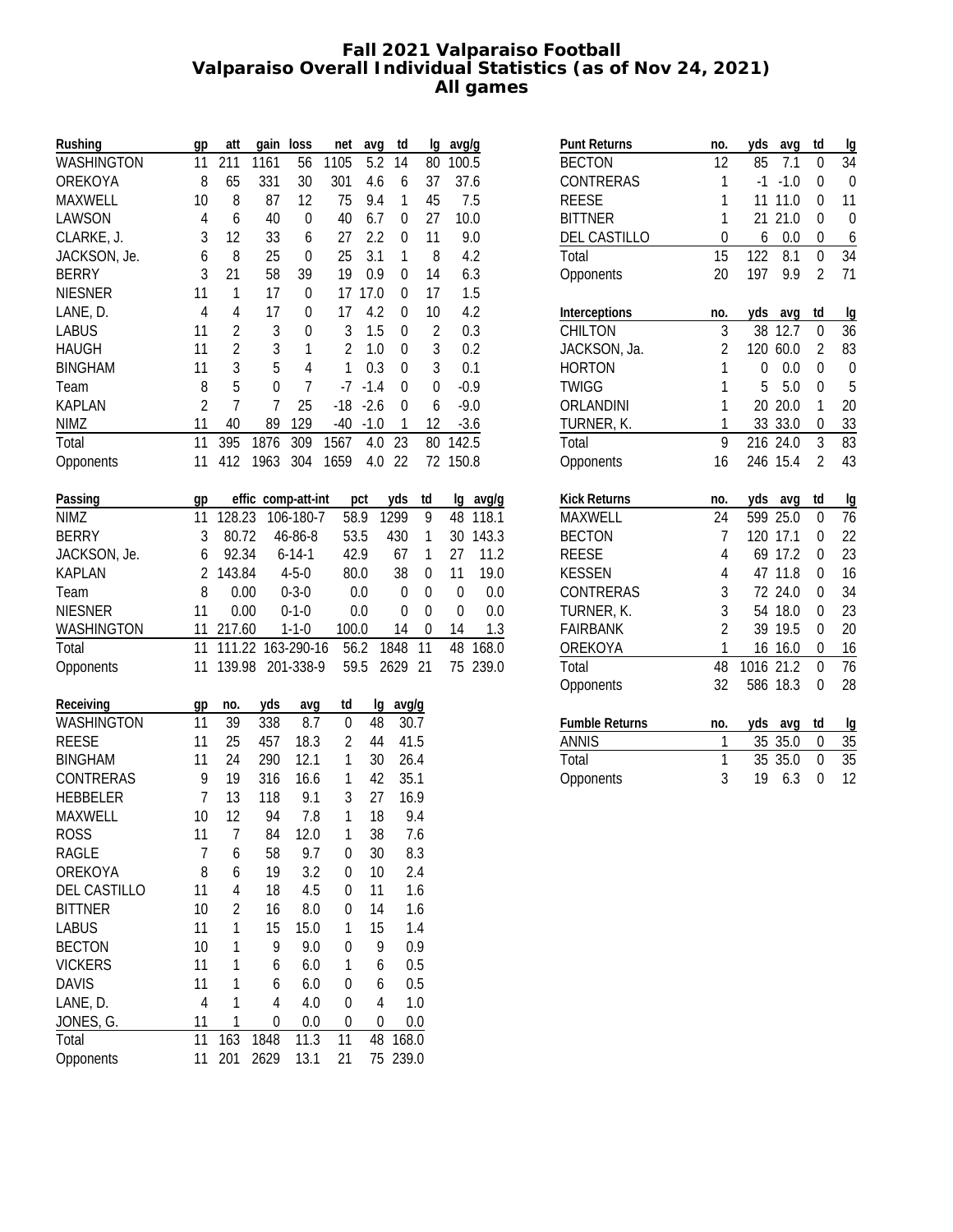# **Fall 2021 Valparaiso Football Valparaiso Overall Individual Statistics (as of Nov 24, 2021) All games**

|                    |                |           |           | PAT     |   |                |         |                          |                |
|--------------------|----------------|-----------|-----------|---------|---|----------------|---------|--------------------------|----------------|
| Scoring            | td             | fq        | kick      | rush    |   | rcv pass       | dxp saf |                          | pts            |
| WASHINGTON         | 14             |           |           |         | 1 | $1 - 1$        |         |                          | 86             |
| <b>BARTHOLOMEW</b> | $\overline{a}$ | $12 - 16$ | $32 - 33$ |         |   | $0-1$          |         | $\overline{a}$           | 68             |
| OREKOYA            | 6              |           |           |         |   |                |         | $\overline{a}$           | 36             |
| <b>HEBBELER</b>    | 3              |           |           |         | 1 | $\overline{a}$ |         | $\overline{a}$           | 20             |
| <b>REESE</b>       | $\overline{2}$ |           |           |         |   |                |         | $\overline{\phantom{0}}$ | 12             |
| MAXWELL            | $\overline{2}$ |           |           |         |   |                |         |                          | 12             |
| JACKSON, Ja.       | $\overline{2}$ |           |           |         |   |                |         |                          | 12             |
| <b>BINGHAM</b>     | 1              |           |           |         |   |                |         |                          | 6              |
| <b>ROSS</b>        | 1              |           |           |         |   |                |         |                          | 6              |
| <b>LABUS</b>       |                |           |           |         |   |                |         |                          | 6              |
| ORLANDINI          |                |           |           |         |   |                |         | $\overline{\phantom{0}}$ | 6              |
| <b>NIMZ</b>        |                |           |           |         |   | $1 - 1$        |         |                          | 6              |
| <b>CONTRERAS</b>   |                |           |           |         |   |                |         |                          | 6              |
| JACKSON, Je.       | 1              |           |           |         |   |                |         |                          | 6              |
| <b>VICKERS</b>     | 1              |           |           |         |   |                |         |                          | 6              |
| <b>PSOTA</b>       |                |           |           |         |   |                |         | 1                        | $\overline{2}$ |
| Team               |                |           |           |         |   |                |         | 1                        | $\mathfrak{p}$ |
| <b>BYRD</b>        |                |           |           |         |   | $0 - 1$        |         |                          | 0              |
| Total              | 37             | $12 - 16$ | 32-33     |         | 2 | $2 - 4$        |         | 2                        | 298            |
| Opponents          | 47             | $6 - 13$  | 32-35     | $2 - 4$ | 5 | $5 - 7$        |         |                          | 346            |

| <b>Total Offense</b> | q  | plays          | rush           | pass | total | avg/g  |
|----------------------|----|----------------|----------------|------|-------|--------|
| NIMZ                 | 11 | 220            | -40            | 1299 | 1259  | 114.5  |
| WASHINGTON           | 11 | 212            | 1105           | 14   | 1119  | 101.7  |
| <b>BERRY</b>         | 3  | 107            | 19             | 430  | 449   | 149.7  |
| OREKOYA              | 8  | 65             | 301            | 0    | 301   | 37.6   |
| JACKSON, Je.         | 6  | 22             | 25             | 67   | 92    | 15.3   |
| MAXWELL              | 10 | 8              | 75             | 0    | 75    | 7.5    |
| LAWSON               | 4  | 6              | 40             | 0    | 40    | 10.0   |
| CLARKE, J.           | 3  | 12             | 27             | 0    | 27    | 9.0    |
| <b>KAPLAN</b>        | 2  | 12             | -18            | 38   | 20    | 10.0   |
| LANE, D.             | 4  | 4              | 17             | 0    | 17    | 4.2    |
| <b>NIESNER</b>       | 11 | $\mathfrak{p}$ | 17             | 0    | 17    | 1.5    |
| LABUS                | 11 | $\mathfrak{p}$ | 3              | 0    | 3     | 0.3    |
| HAUGH                | 11 | $\mathfrak{p}$ | $\mathfrak{p}$ | 0    | 2     | 0.2    |
| <b>BINGHAM</b>       | 11 | 3              | 1              | 0    | 1     | 0.1    |
| Team                 | 8  | 8              | -7             | 0    | -7    | $-0.9$ |
| Total                | 11 | 685            | 1567           | 1848 | 3415  | 310.5  |
| Opponents            | 11 | 750            | 1659           | 2629 | 4288  | 389.8  |
|                      |    |                |                |      |       |        |

| <b>Field Goals</b> | fq              | pct. 01-19 | 20-29 | 30-39           | 40-49           | 50-99 | lq | blk          |
|--------------------|-----------------|------------|-------|-----------------|-----------------|-------|----|--------------|
| <b>BARTHOLOMEW</b> | $12 - 16$       | 75.0 0-0   | $5-5$ | $6 - 7$         | $1-3$           | $0-1$ | 45 | $\mathbf{1}$ |
| <b>FG Sequence</b> | Valparaiso      |            |       | Opponents       |                 |       |    |              |
|                    |                 |            |       |                 |                 |       |    |              |
| Indiana Wesleyan   | (34), 38        |            |       |                 |                 |       |    |              |
| North Dakota State |                 |            |       |                 |                 |       |    |              |
| Dartmouth          | $(29)$ , $(33)$ |            |       |                 |                 |       |    |              |
| Drake              | (39)            |            |       | 30,42           |                 |       |    |              |
| Marist             | 58(25)          |            |       | 22              |                 |       |    |              |
| St. Thomas         | (32), 42, (31)  |            |       | 32              |                 |       |    |              |
| Dayton             | (22)            |            |       | $(20)$ , $(31)$ |                 |       |    |              |
| San Diego          | 41              |            |       |                 | (31),(33),47,37 |       |    |              |
| Presbyterian       | (37)            |            |       |                 |                 |       |    |              |
| <b>Butler</b>      | $(24)$ , $(45)$ |            |       | (27)            |                 |       |    |              |
| Morehead State     | (21)            |            |       | 26(35)          |                 |       |    |              |
|                    |                 |            |       |                 |                 |       |    |              |

| Punting            | no. yds avg                  |         | lq |                | tb $fc$ i20 50+ blk |    |          |
|--------------------|------------------------------|---------|----|----------------|---------------------|----|----------|
| <b>NIESNER</b>     | 56 2421 43.2 63              |         |    |                | 3 16 21             | 13 | 0        |
| Total              | 56 2421 43.2 63 3 16 21 13 0 |         |    |                |                     |    |          |
| Opponents          | 55 2031 36.9 64              |         |    |                | 2 11 12             | 5  | 4        |
|                    |                              |         |    |                |                     |    |          |
| Kickoffs           | no. yds avg tb ob retn       |         |    |                |                     |    | net ydln |
| <b>BARTHOLOMEW</b> | 50 2701 54.0                 |         | 7  | $\overline{2}$ |                     |    |          |
| <b>HAWK</b>        | 4 218 54.5                   |         | 3  | $\Omega$       |                     |    |          |
| OLIVA              |                              | 40 40.0 | 0  | $\theta$       |                     |    |          |
| Total              | 55 2959 53.8 10 2 18.3 38.6  |         |    |                |                     |    | 26       |
| Opponents          | 58 3268 56.3                 |         |    |                | 5 3 21.2 36.7       |    | 28       |
|                    |                              |         |    |                |                     |    |          |

Numbers in (parentheses) indicate field goal was made.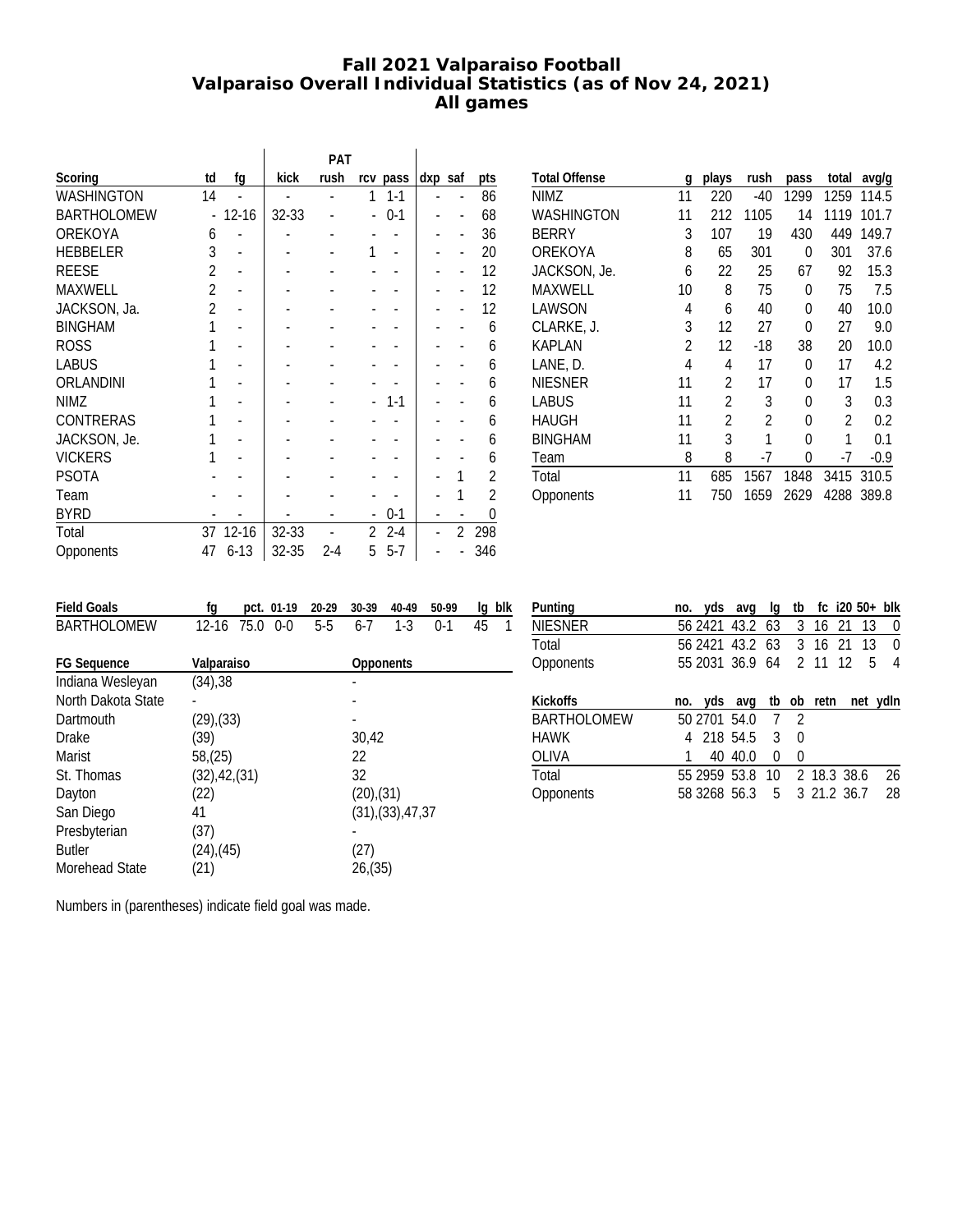# **Fall 2021 Valparaiso Football Valparaiso Overall Individual Statistics (as of Nov 24, 2021) All games**

| All Purpose         | q              | rush           | rcv            | pr               | kr           | ir             | total          | avg/g  |
|---------------------|----------------|----------------|----------------|------------------|--------------|----------------|----------------|--------|
| <b>WASHINGTON</b>   | 11             | 1105           | 338            | $\mathbf{0}$     | $\mathbf{0}$ | $\overline{0}$ | 1443           | 131.2  |
| MAXWELL             | 10             | 75             | 94             | $\mathbf 0$      | 599          | 0              | 768            | 76.8   |
| <b>REESE</b>        | 11             | $\Omega$       | 457            | 11               | 69           | $\mathbf{0}$   | 537            | 48.8   |
| <b>CONTRERAS</b>    | 9              | $\Omega$       | 316            | $-1$             | 72           | 0              | 387            | 43.0   |
| OREKOYA             | 8              | 301            | 19             | $\mathbf{0}$     | 16           | $\mathbf{0}$   | 336            | 42.0   |
| <b>BINGHAM</b>      | 11             | 1              | 290            | $\overline{0}$   | $\mathbf{0}$ | $\mathbf{0}$   | 291            | 26.5   |
| <b>BECTON</b>       | 10             | $\overline{0}$ | 9              | 85               | 120          | $\mathbf{0}$   | 214            | 21.4   |
| JACKSON, Ja.        | 8              | 0              | $\overline{0}$ | $\boldsymbol{0}$ | 0            | 120            | 120            | 15.0   |
| <b>HEBBELER</b>     | $\overline{1}$ | $\overline{0}$ | 118            | 0                | $\mathbf{0}$ | $\mathbf{0}$   | 118            | 16.9   |
| TURNER, K.          | 11             | 0              | 0              | 0                | 54           | 33             | 87             | 7.9    |
| <b>ROSS</b>         | 11             | $\Omega$       | 84             | $\overline{0}$   | $\mathbf{0}$ | 0              | 84             | 7.6    |
| <b>RAGLE</b>        | 7              | $\Omega$       | 58             | $\overline{0}$   | $\mathbf{0}$ | $\mathbf{0}$   | 58             | 8.3    |
| <b>KESSEN</b>       | 11             | $\Omega$       | $\overline{0}$ | 0                | 47           | $\mathbf{0}$   | 47             | 4.3    |
| LAWSON              | 4              | 40             | $\overline{0}$ | 0                | 0            | 0              | 40             | 10.0   |
| <b>FAIRBANK</b>     | 5              | $\overline{0}$ | 0              | 0                | 39           | $\mathbf{0}$   | 39             | 7.8    |
| <b>CHILTON</b>      | 11             | $\overline{0}$ | $\mathbf{0}$   | 0                | 0            | 38             | 38             | 3.5    |
| <b>BITTNER</b>      | 10             | $\Omega$       | 16             | 21               | $\mathbf{0}$ | 0              | 37             | 3.7    |
| CLARKE, J.          | 3              | 27             | $\overline{0}$ | $\pmb{0}$        | $\mathbf{0}$ | $\mathbf{0}$   | 27             | 9.0    |
| JACKSON, Je.        | 6              | 25             | $\overline{0}$ | $\mathbf{0}$     | 0            | $\mathbf{0}$   | 25             | 4.2    |
| <b>DEL CASTILLO</b> | 11             | $\overline{0}$ | 18             | 6                | 0            | 0              | 24             | 2.2    |
| LANE, D.            | $\overline{4}$ | 17             | 4              | 0                | 0            | 0              | 21             | 5.2    |
| ORLANDINI           | 11             | 0              | 0              | $\mathbf 0$      | $\mathbf{0}$ | 20             | 20             | 1.8    |
| <b>BERRY</b>        | 3              | 19             | $\mathbf{0}$   | 0                | $\mathbf{0}$ | $\mathbf{0}$   | 19             | 6.3    |
| <b>LABUS</b>        | 11             | 3              | 15             | $\overline{0}$   | $\mathbf{0}$ | 0              | 18             | 1.6    |
| <b>NIESNER</b>      | 11             | 17             | $\overline{0}$ | 0                | $\mathbf{0}$ | $\mathbf{0}$   | 17             | 1.5    |
| <b>VICKERS</b>      | 11             | 0              | 6              | $\mathbf{0}$     | 0            | 0              | 6              | 0.5    |
| <b>DAVIS</b>        | 11             | 0              | 6              | 0                | 0            | 0              | 6              | 0.5    |
| <b>TWIGG</b>        | 10             | $\Omega$       | 0              | 0                | 0            | 5              | 5              | 0.5    |
| <b>HAUGH</b>        | 11             | $\overline{2}$ | 0              | 0                | $\mathbf{0}$ | 0              | $\overline{2}$ | 0.2    |
| Team                | 8              | $-7$           | 0              | $\overline{0}$   | 0            | $\overline{0}$ | $-7$           | $-0.9$ |
| <b>KAPLAN</b>       | $\overline{2}$ | $-18$          | 0              | $\overline{0}$   | $\mathbf{0}$ | $\overline{0}$ | $-18$          | $-9.0$ |
| <b>NIMZ</b>         | 11             | $-40$          | 0              | $\overline{0}$   | 0            | 0              | $-40$          | $-3.6$ |
| Total               | 11             | 1567           | 1848           | 122              | 1016         | 216            | 4769           | 433.5  |
| Opponents           | 11             | 1659           | 2629           | 197              | 586          | 246            | 5317           | 483.4  |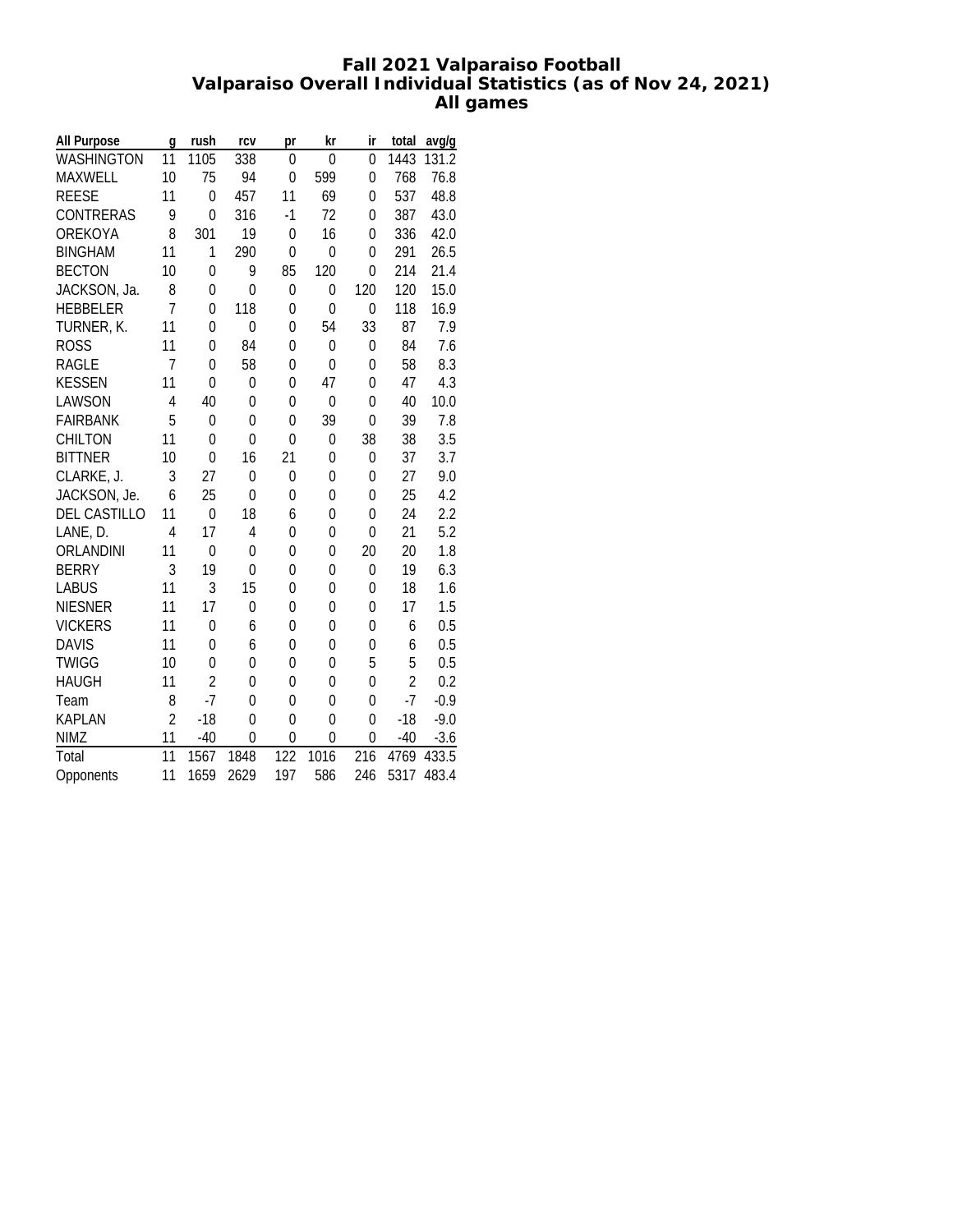### **Fall 2021 Valparaiso Football Valparaiso Overall Defensive Statistics (as of Nov 24, 2021) All games**

|   |                        |                  |                |                | Tackles                  |             | Sacks      |                    | Pass defense     |                | Fumbles  |                  | blkd           |                |
|---|------------------------|------------------|----------------|----------------|--------------------------|-------------|------------|--------------------|------------------|----------------|----------|------------------|----------------|----------------|
| # | Defensive Leaders      | qp               | ua             | a              | tot                      | tfl/yds     | no-yds     | $int-yds$ brup qbh |                  |                | rcv-yds  | ff               | kick           | saf            |
|   | 24 PSOTA               | 11               | 42             | 29             | 71                       | $3.5 - 16$  | $1.5 - 12$ |                    | $\sqrt{2}$       | 4              |          | $\mathbf{1}$     | 1              |                |
|   | 2 ANNIS                | 11               | 34             | 34             | 68                       | $4.0 - 6$   |            |                    | $\overline{2}$   |                | $1 - 35$ | $\mathbf{1}$     |                |                |
|   | 20 CHILTON             | 11               | 37             | 23             | 60                       | $3.5 - 27$  | $2.0 - 22$ | $3 - 38$           |                  |                | $1 - 0$  | 1                |                |                |
|   | 10 PEIFER              | $\overline{7}$   | 29             | 31             | 60                       | $6.5 - 21$  | $1.5 - 11$ |                    | 3                | 1              |          |                  |                |                |
|   | 29 SHERMAN             | 11               | 36             | 20             | 56                       | $5.0 - 20$  | $2.0 - 11$ |                    | $\sqrt{3}$       |                |          |                  |                |                |
|   | 46 MARTINS             | 11               | 28             | 22             | 50                       | $10.0 - 40$ | $4.5 - 27$ |                    | $\mathbf{1}$     | $\overline{2}$ | $3-0$    | $\overline{2}$   | 1              |                |
| 1 | TURNER, K.             | 11               | 28             | 16             | 44                       | $6.0 - 21$  | $1.0 - 8$  | $1 - 33$           | $\boldsymbol{6}$ |                |          |                  |                |                |
|   | <b>3D HORTON</b>       | 11               | 27             | 16             | 43                       | $3.0 - 10$  | $1.0 - 7$  | $1 - 0$            | 8                |                |          |                  |                |                |
|   | 6D TWIGG               | 10               | 23             | 17             | 40                       | $4.5 - 10$  | $1.0 - 1$  | $1 - 5$            |                  |                |          |                  |                |                |
| 4 | PURTY                  | 11               | 20             | 20             | 40                       | 15.0-56     | $6.5 - 38$ |                    | $\overline{2}$   | 1              |          |                  |                |                |
|   | 94 ORLANDINI           | 11               | 18             | 20             | 38                       | $6.0 - 23$  | $1.5 - 16$ | $1 - 20$           |                  |                | $2 - 0$  |                  | $\overline{2}$ |                |
|   | 93 KESSEN              | 11               | 16             | 16             | 32                       | $3.5 - 13$  | $3.0 - 12$ |                    |                  | 5              |          |                  | 1              |                |
|   | 21 SCIARRONI           | 10               | 18             | 13             | 31                       | $1.0 - 3$   |            |                    | 1                |                |          |                  |                |                |
| 9 | PRICE                  | 10               | 6              | 8              | 14                       | $5.0 - 34$  | $4.5 - 32$ |                    |                  |                |          | 1                |                |                |
|   | 53 MILLER, T.          | 11               | $\mathsf 3$    | 8              | 11                       | $1.0 - 7$   | $1.0 - 7$  |                    |                  |                | $1 - 0$  |                  |                |                |
|   | 40 ROSS                | 11               | 8              | $\overline{2}$ | 10                       |             |            |                    |                  |                |          |                  |                |                |
|   | 42 MEKKY               | $\boldsymbol{7}$ | 5              | 4              | 9                        |             |            |                    |                  |                |          |                  |                |                |
|   | 19 JACKSON, Ja.        | 8                | 6              | 3              | $\mathsf 9$              |             |            | $2 - 120$          | $\mathbf{1}$     |                |          |                  |                |                |
|   | 39 LABUS               | 11               | 1              | 5              | 6                        |             |            |                    |                  |                |          |                  |                |                |
|   | 3A FRANCO              | 6                | 3              | 3              | $\boldsymbol{6}$         | $0.5 - 1$   |            |                    | $\overline{2}$   |                |          |                  |                |                |
|   | 84 BITTNER             |                  | $\mathsf 3$    | $\overline{2}$ |                          |             |            |                    |                  |                |          |                  |                |                |
|   |                        | 10               | $\overline{2}$ | 3              | 5                        |             |            |                    |                  |                |          |                  | 3              |                |
|   | 5D EARLES              | 6                |                |                | 5                        |             |            |                    |                  |                |          |                  |                |                |
|   | 15 HAUGH               | 11               |                | 4              | $\overline{\mathcal{A}}$ |             |            |                    |                  |                |          |                  |                |                |
|   | 43 MARINELLI           | $\boldsymbol{7}$ | $\mathbf{1}$   | 3              | $\overline{4}$           | $1.0 - 4$   | $1.0 - 4$  |                    |                  |                |          |                  |                |                |
|   | 35 GRAVES              | 5                | 1              | $\overline{2}$ | 3                        |             |            |                    |                  |                |          |                  |                |                |
|   | 86 GRGURIC             | 3                | $\overline{2}$ | $\mathbf{1}$   | 3                        |             |            |                    |                  |                |          |                  |                |                |
| 6 | <b>REESE</b>           | 11               | 1              | $\mathbf{1}$   | $\overline{2}$           |             |            |                    |                  |                |          |                  |                |                |
|   | 27 PATTERSON           | $\sqrt{2}$       | $\mathbf{1}$   | $\mathbf{1}$   | $\overline{2}$           |             |            |                    |                  |                |          |                  |                |                |
|   | 41 FAIRBANK            | 5                | 1              | $\mathbf{1}$   | $\overline{2}$           |             |            |                    |                  |                |          |                  |                |                |
|   | 88 DEL CASTILLO        | 11               | $\overline{2}$ |                | $\overline{2}$           |             |            |                    |                  |                |          |                  |                |                |
|   | 96 SPELMAN             | 4                | $\mathbf{1}$   |                | 1                        |             |            |                    |                  |                |          |                  |                |                |
|   | 74 GRAY                | $\mathbf{1}$     | $\mathbf{1}$   |                | $\mathbf{1}$             |             |            |                    |                  |                |          |                  |                |                |
| 3 | WASHINGTON             | 11               | $\mathbf{1}$   |                | 1                        |             |            |                    | 1                |                |          |                  |                |                |
|   | 13 CONTRERAS           | $\mathsf q$      | 1              |                | 1                        |             |            |                    |                  |                |          |                  |                |                |
|   | 58 DOERER              | 2                |                | 1              | 1                        |             |            |                    |                  |                |          |                  |                |                |
|   | TM Team                | $\,8$            |                |                |                          | 1.U-2       |            |                    |                  |                |          |                  |                |                |
|   | 56 CHRISTIAN           | $\mathbf{3}$     | 1              |                | 1                        |             |            |                    | $\cdot$          |                |          |                  |                |                |
|   | 10 DAVIS               | 11               | $\mathbf{1}$   |                | $\mathbf{1}$             |             |            |                    |                  |                |          |                  |                |                |
|   | <b>8H DRISTILIARIS</b> | 1                | 1              |                | 1                        |             |            |                    | $\cdot$          |                |          |                  |                |                |
|   | 72 PARRISH             | 10               | $\mathbf{1}$   |                | $\mathbf{1}$             |             |            |                    |                  |                |          |                  |                |                |
|   | 75 STONE               | 11               | 1              |                | 1                        |             |            |                    | $\cdot$          |                |          |                  |                |                |
|   | 34 BISHOP              | $\mathsf q$      | $\mathbf{1}$   |                | $\mathbf{1}$             |             |            |                    |                  |                |          |                  |                |                |
|   | 90 HAFNER              | 4                |                | 1              | 1                        |             |            |                    | $\cdot$          |                |          |                  |                |                |
| 7 | OREKOYA                | 8                | $\mathbf{1}$   |                | $\mathbf{1}$             |             |            |                    |                  |                |          |                  |                |                |
|   | <b>70 ORR</b>          | 10               | 1              | $\cdot$        | 1                        |             |            |                    |                  |                |          |                  |                |                |
|   | 30 LANE, D.            | $\overline{4}$   | $\mathbf{1}$   |                | $\mathbf{1}$             |             |            |                    |                  |                |          |                  |                |                |
|   | 22 LOPEZ               | $\overline{7}$   | 1              |                | 1                        |             |            |                    |                  |                |          |                  |                |                |
|   | Total                  | 11               | 417            | 330            | 747                      | 80-314      | $32 - 208$ | $9 - 216$          | 32               | 14             | $8 - 35$ | $\boldsymbol{6}$ | $\mathsf{Q}$   | $\overline{2}$ |
|   | Opponents              | 11               | 417            | 288            | 705                      | $83 - 312$  | $24 - 176$ | 16-246             | 27               | 19             | $5 - 19$ | 10               | $\mathbf{1}$   |                |